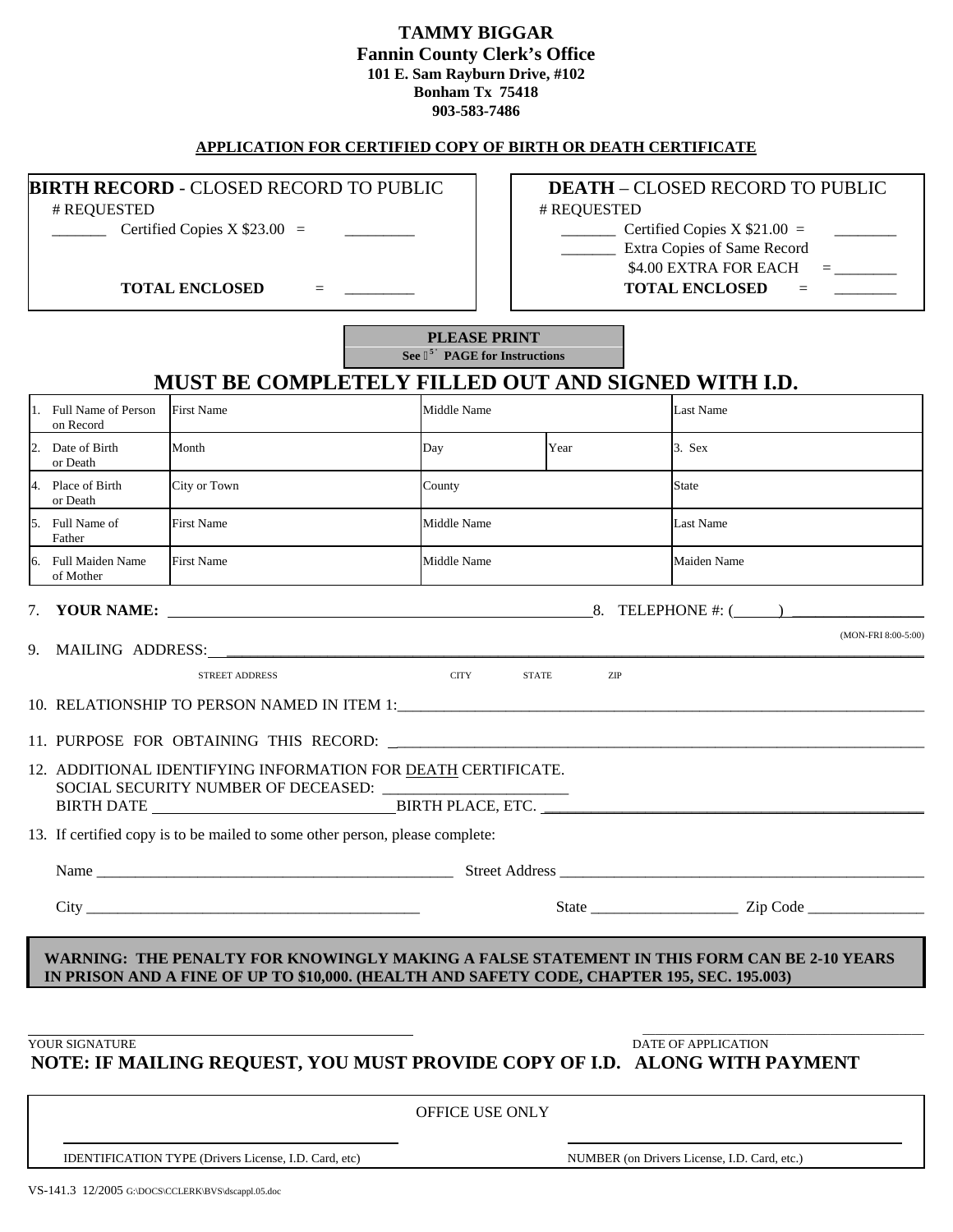# *NOTARIZED PROOF OF IDENTIFICATION*

| ENTER NAME, DATE AND PLACE OF BIRTH/DEATH, AND NAMES OF PARENTS AS INFORMATION APPEARS ON<br><b>PART I.</b><br><b>BIRTH/DEATH CERTIFICATE</b> |                             |  |  |  |  |  |
|-----------------------------------------------------------------------------------------------------------------------------------------------|-----------------------------|--|--|--|--|--|
| FULL NAME OF PERSON ON RECORD                                                                                                                 | <b>IDATE OF BIRTH/DEATH</b> |  |  |  |  |  |
| PLACE OF BIRTH/DEATH (City or County)                                                                                                         | <b>SEX</b>                  |  |  |  |  |  |
| <b>IFULL NAME OF PARENT 1</b>                                                                                                                 | FULL NAME OF PARENT 2       |  |  |  |  |  |

| <b>PART II. ENTER RELATIONSHIP TO PERSON ON RECORD AND THE TYPE OF ID USED.</b> |                                               |  |  |  |  |
|---------------------------------------------------------------------------------|-----------------------------------------------|--|--|--|--|
| NAME AND RELATIONSHIP TO PERSON ON RECORD                                       | TYPE AND NUMBER OF ID ACCEPTED WHEN NOTARIZED |  |  |  |  |
|                                                                                 |                                               |  |  |  |  |

# *AFFIDAVIT OF PERSONAL KNOWLEDGE*

| <b>PART III. THIS SECTION MUST BE SIGNED IN THE PRESENCE OF A NOTARY PUBLIC.</b>                                                                                                                                             |                |                                          |      |  |  |
|------------------------------------------------------------------------------------------------------------------------------------------------------------------------------------------------------------------------------|----------------|------------------------------------------|------|--|--|
| STATE OF<br><u> 1990 - John Stein, Amerikaansk politiker (</u>                                                                                                                                                               |                |                                          |      |  |  |
| COUNTY OF _____________________                                                                                                                                                                                              |                |                                          |      |  |  |
|                                                                                                                                                                                                                              |                | ,,,,,,,,,,,,,,,,,,,,,,,,,,,,,,<br>(Name) |      |  |  |
| Address) (City) (State) (State) (City) (State) (City) (State) (City) (State) (Address (Address (Address ) (City) (State) (Address ) (City) (State) (Address ) (City) (State ) (Address ) (State ) (Address ) (Address ) (Add |                |                                          | 一、一色 |  |  |
| • $\hat{\alpha}$ • $\hat{\alpha}$ and contents of this affidavit are true and correct.                                                                                                                                       | (Relationship) |                                          |      |  |  |
|                                                                                                                                                                                                                              |                |                                          |      |  |  |
|                                                                                                                                                                                                                              |                |                                          |      |  |  |
|                                                                                                                                                                                                                              |                | Signature of Notary Public               |      |  |  |
|                                                                                                                                                                                                                              |                | <b>Commission Expires</b>                |      |  |  |
| (Seal)                                                                                                                                                                                                                       |                | <b>Typed or Printed Name</b>             |      |  |  |
|                                                                                                                                                                                                                              |                | <b>Street Address</b>                    |      |  |  |
|                                                                                                                                                                                                                              |                | City, State and Zip                      |      |  |  |
| WARNING: IT IS A FELONY TO FALSIFY INFORMATION ON THIS DOCUMENT. THE PENALTY FOR KNOWINGLY MAKING A FALSE                                                                                                                    |                |                                          |      |  |  |

**STATEMENT ON THIS FORM OR FOR SIGNING A FORM WHICH CONTAINS A FALSE STATEMENT IS 2 TO 10 YEARS IMPRISONMENT AND A FINE OF UP TO \$10,000. (HEALTH AND SAFETY CODE, CHAPTER 195, SEC. 195.003)** 

**MAIL THIS SWORN STATEMENT, APPLICATION, PAYMENT, AND A PHOTOCOPY OF YOUR VALID PHOTO ID TO: Fannin County Clerk, Tammy Biggar County Clerk 101 E. Sam Rayburn, Ste. 102 Bonham, TX 75418**

#### **(APPLICATIONS WITHOUT THE SWORN STATEMENT AND PHOTO ID WILL NOT BE PROCESSED)**